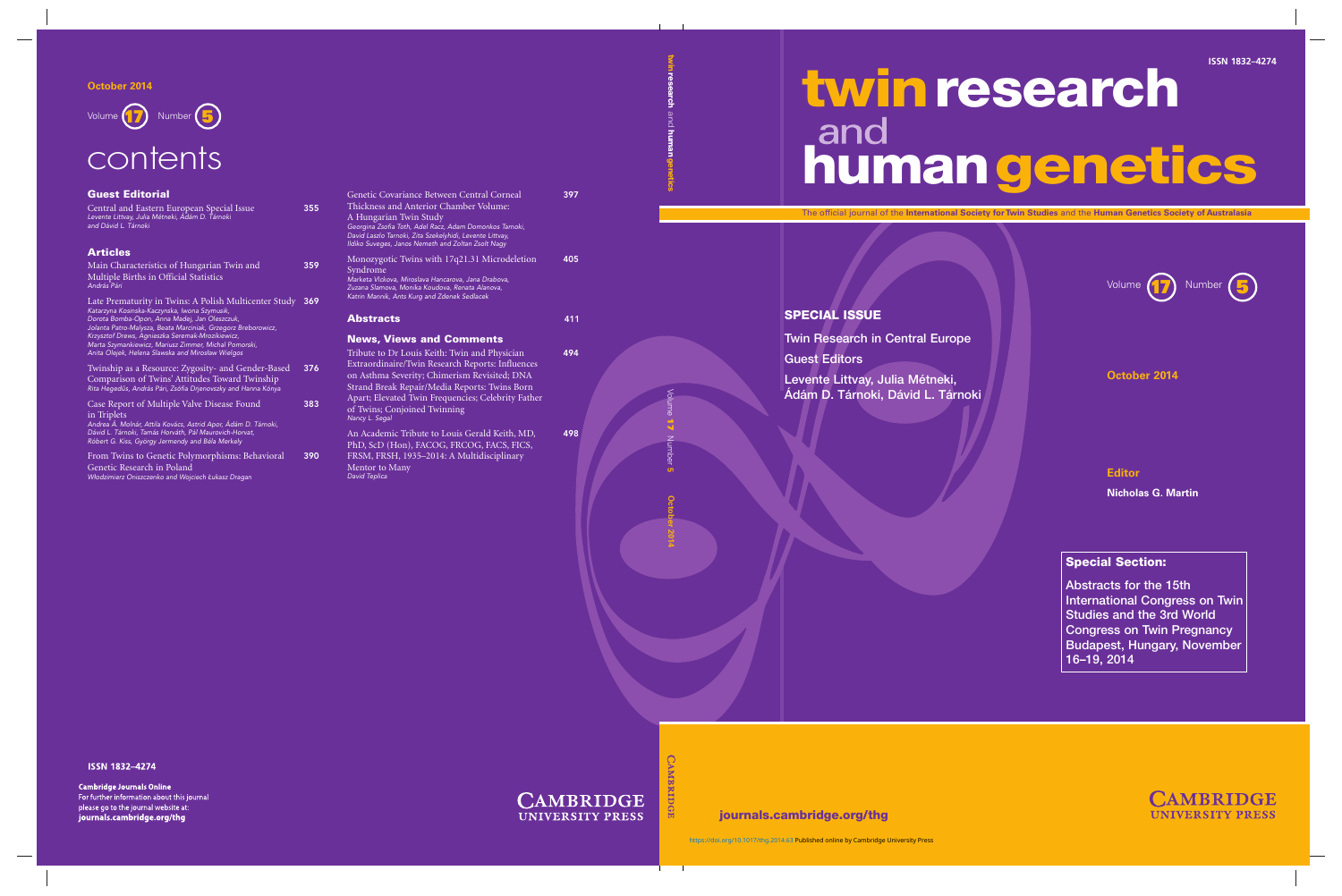### **twin research human genetics**

The official journal of the **International Society for Twin Studies** and the **Human Genetics Society of Australasia**

*Twin Research and Human Genetics* is the official journal of the International Society for Twin Studies and, as such, is the successor journal to *Acta Geneticae Medicae et Gemellologiae*, which was founded in 1952 by Luigi Gedda. He edited it until its cessation in 1998, with Paolo Parisi as Acting Editor and then Executive Editor from 1968 to 1992. *Acta* became the official journal of ISTS when the society was established in 1974. The subtitle *Twin Research* was adopted in 1979. It was published by The Mendel Institute in Rome, except for the years 1979 to 1983, when it was published jointly with Alan R. Liss in New York.

*Twin Research* itself was founded in 1998 by Robert Derom, who edited it in 1998 and 1999. It has been edited by Nick Martin since 2000. It was published by Stockton Press (which became part of Nature Publishing Group) from 1998 to 2000, by Australian Academic Press from 2001 to 2012, and by Cambridge University Press since 2012.

The title *Twin Research and Human Genetics* was adopted from the beginning of Volume 8 in 2005 and is a translation of *Acta Geneticae Medicae et Gemellologiae*, Luigi Gedda's original title.

In 2008, *Twin Research and Human Genetics* was also adopted as the official journal of the Human Genetics Society of Australasia.

#### **Editor**

Nicholas G. Martin, *Brisbane*

#### **Associate Editors**

CLINICAL GENETICS Petra Zwijnenburg, *Amsterdam*

BEHAVIOR GENETICS Dorret Boomsma, *Amsterdam*

**EPIGENETICS** Jeff Craig, *Melbourne*

TWIN REGISTRIES Yoon-Mi Hur, Jeonnam, *South Korea*

COMPLEX DISEASES Jaakko Kaprio, *Helsinki*

ENDOCRINOLOGY Cornelis Lambalk, *Amsterdam*

HUMAN GENETICS Jozef Gecz, *Adelaide*

NEWS & VIEWS Nancy Segal, *Fullerton, CA* **OBSTETRICS** 

Louis Keith, *Chicago, IL*

PSYCHIATRIC GENETICS Wendy Slutske, *Columbia, MO*

QUANTITATIVE & POPULATION GENETICS Peter Visscher, *Brisbane*

STATISTICAL MODELING Michael Neale, *Richmond, VA*

#### **Book Review Editor**

Dorret Boomsma, *Amsterdam* di.boomsma@psy.vu.nl

#### **Editorial Board**

Isaac Blickstein, *Rehovot* Charles Boklage, *Greenville* Andreas Busjahn, *Berlin* Michèle Carlier, *Marseille* Kaare Christensen, *Odense* Catherine Derom, *Leuven* Lindon Eaves, *Richmond, Virginia* Aldur Eriksson, *Helsinki* David Evans, *Bristol* Johan Fellman, *Helsinki* Jack Goldberg, *Seattle* Judith Hall, *Vancouver* Jennifer Harris, *Oslo* Yoko Imaizumi, *Suita City* Kirsten Kyvik, *Odense* Barbara Luke, *Miami* Nancy Pedersen, *Stockholm* Daniel Pérusse, *Montréal* Robert Plomin, *London* Danielle Posthuma, *Amsterdam* Shaun Purcell, *Boston* Michael Rutter, *London* Roger Short, *Melbourne* Tim Spector*, London* Antonia Stazi, *Rome* Martine Thomis, *Leuven* Karen Thorpe, *Brisbane* Mark Umstad, *Melbourne*

#### **Subscription Rates 2014**

Individual subscriptions to *Twin Research and Human Genetics* as members of the International Society for Twin Studies (ISTS) and the Human Genetics Society of Australasia (HGSA):

1 YEAR INDIVIDUAL SUBSCRIPTION

| Full member  AUD180   |  |
|-----------------------|--|
| Nonprofessional/      |  |
| retired member AUD140 |  |
| Student member AUD100 |  |

ISTS membership application or renewal can be made online at https://genepi.qimr.edu.au/ists/ists.cgi Alternatively, the Word document is available at http://www.ists.qimr.edu.au

#### INSTITUTIONAL SUBSCRIPTION RATES

This journal is published 6 times per year. The institutional rates (excluding VAT) are:

|            | Print and<br>online | Electronic<br>Only |
|------------|---------------------|--------------------|
| Australia  | <b>589 AUD</b>      | <b>536 AUD</b>     |
| N America  | <b>642 USD</b>      | 585 USD            |
| UK and ROW | 414 GBP             | 377 GBP            |

EU subscribers (outside the UK) who are not registered for VAT should add VAT at their country's rate. VAT registered subscribers should provide their VAT registration number. Prices include delivery by air when appropriate. Japanese prices for institutions are available from Kinokuniya Company Ltd, P.O. Box 55, Chitose, Tokyo 156, Japan.

#### **Orders and subscription enquiries should be addressed to:**

Cambridge University Press, The Edinburgh Building, Shaftesbury Road, Cambridge CB2 8RY, UK

**Orders from N America should be addressed to:**

Cambridge University Press, Journals Fulfillment Department, 100 Brook Hill Drive, West Nyack, NY 10994-2133, USA

*Twin Research and Human Genetics* and all other Cambridge Journals can be found at http://journals.cambridge.org/

#### **ISTS Website**

www.ists.qimr.edu.au

#### **Indexing/Abstracting**

This journal is indexed in the following databases: MEDLINE/PubMed, EMBASE/ Excerpta Medica, PsycINFO, Science Citation Index®, Journal Citation Reports/Science Edition, Science Citation Index Expanded® (available as the ISI Web of Science®), Current Contents®/Clinical Medicine, Current Contents®/Life Sciences

#### **E-mail Address for Manuscript Submission**

See inside back cover for author instructions.

**Editorial Office**

Nicholas G. Martin Editor *Twin Research and Human Genetics* QIMR Berghofer Institute of Medical Research Brisbane Qld 4029 Australia E-mail: ists@qimr.edu.au